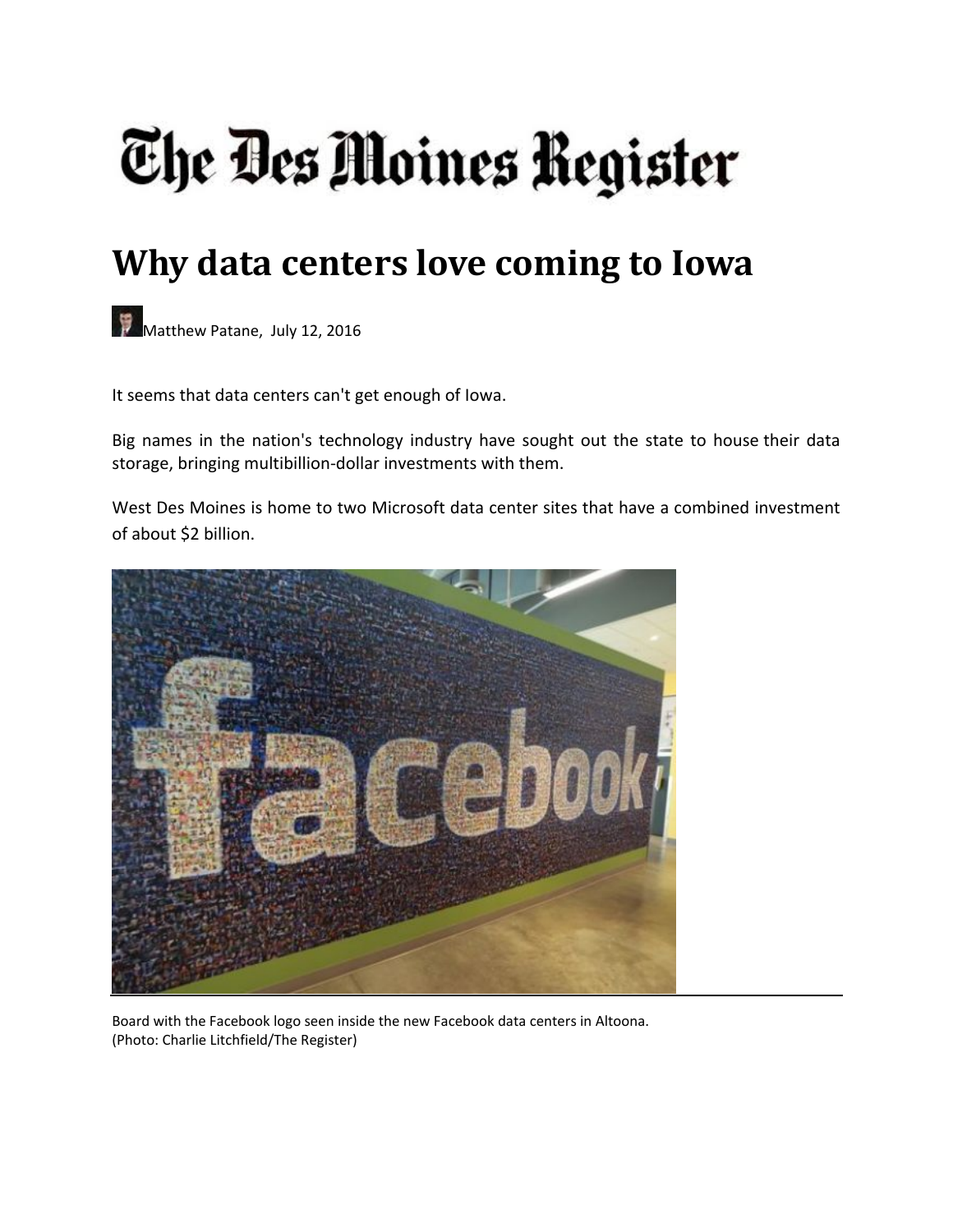Social media company Facebook is constructing a third data center building in Altoona, just north of Interstate 80, having completed two others. Altogether, the project is expected to cost about \$1 billion.

In Council Bluffs, Google has said, it will invest a total of \$2.5 billion into its complex, which includes a four‐story data center building.

"You're becoming a more mature destination for the data center industry," said John Boyd, principal at New Jersey-based site-selection firm The Boyd Co. "That speaks to something that we look for in our reports, and that's precedent."

Even if the data centers don't advertise their presence with large signs, Iowa officials haven't been shy about notifying those who will listen.

Iowa is an attractive place for data centers for multiple reasons, experts and economic development officials have said. They include incentives specifically designed for data center and web search companies, such as sales‐ and use‐tax exemptions on purchases for computers, equipment and cooling systems.

Data centers also like Iowa because it has available land, relatively cheap and environmentally friendly energy sources, access to high‐speed fiber optics and is a low natural disaster risk area.

While the data centers have been hailed by some as strong investments in Iowa and as a good marketing tool, the use of city and state incentives to attract them has caused criticism.

Iowa has provided Google, Microsoft and Facebook with millions in tax incentives for the projects. In return, all three have had to guarantee certain job counts that pay \$18 to \$25 an hour.

Microsoft, for instance, had to promise to create 84 jobs in exchange for a \$20.3 million sales tax rebate for its second West Des Moines data center, valued at about \$1.1 billion.

The state also is host to several smaller, homegrown data center companies that service other businesses.

Des Moines‐based LightEdge Solutions operates data centers in Altoona and Kansas City, Mo., and has announced plans for one in Omaha. Urbandale‐based IP Pathways operates one in that city.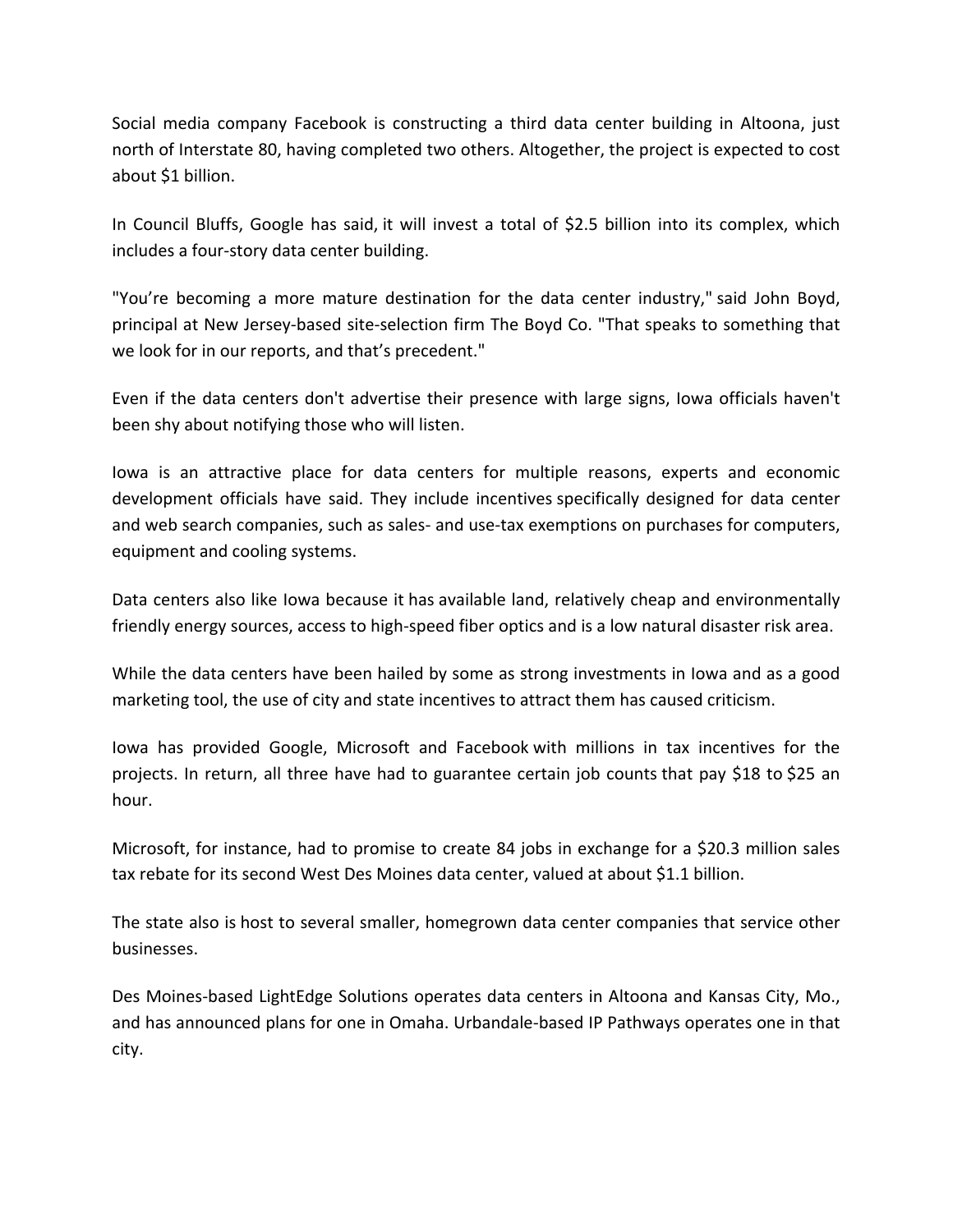Involta out of Cedar Rapids has data centers in Iowa, Ohio and other states. Enseva has operations in Hiawatha, its headquarters, Chicago and Altoona.

Technology companies are investing in more data centers as demand for internet and cloud‐ storage services has repeatedly grown.

Individuals and businesses are moving away from having their own personal storage centers, in part because of the cost of hosting individual servers. Instead, companies like Amazon offer to host other's data on their own servers.

"Everybody is so interconnected today that the cloud‐based services allow us to put all of our data somewhere else," said Doug Jacobson, director of Iowa State University's Information Assurance Center.

Amazon's cloud division, Amazon Web Services, has grown to be the most profitable part of the e‐commerce company. AWS started a decade ago but is on track to report \$10 billion in revenue this year, The New York Times reported in April.

Meanwhile, companies like Microsoft and Facebook all have their own services they need to keep up and running, whether it's Facebook's social media feeds or Microsoft's Xbox Live gaming platform.

"The demand for digital information continues to explode. There's no stopping it," Boyd said. "The demand is increasing exponentially as smartphones dominate the landscape."

#### **Data centers in Iowa, by the numbers**

#### **Google**

- Location: Council Bluffs
- Headquarters: Mountain View, Calif.
- Total investment: \$2.5 billion
- Employees: 300
- State-provided incentives: About \$37 million

## **Facebook**

- Location: Altoona
- Headquarters: Menlo Park, Calif.
- Total investment: \$300 million for first phase; \$1 billion expected
- Employees: 150